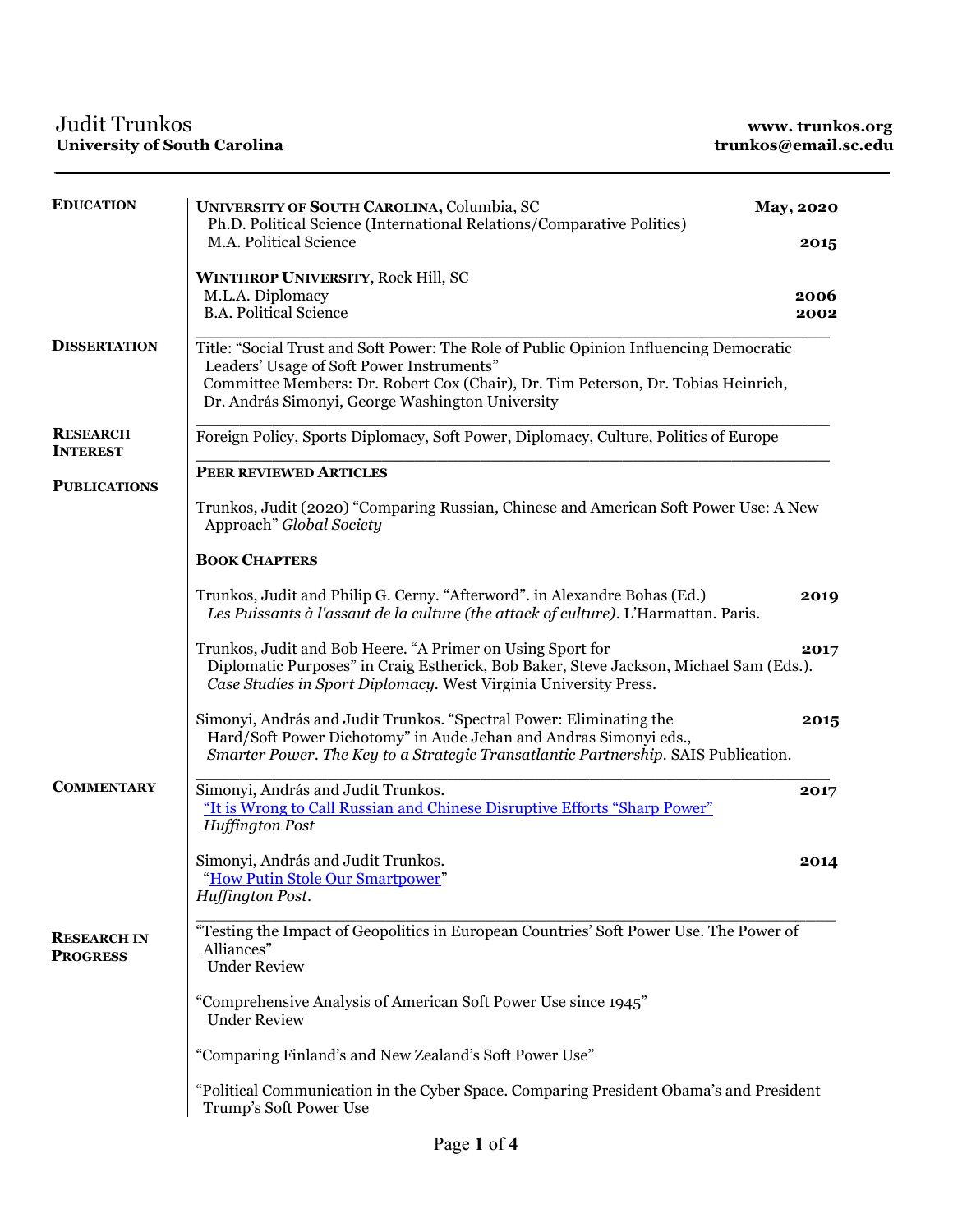| <b>TEACHING</b>                          | <b>University of South Carolina</b>                                                                                                                                                                                                                   |                        |
|------------------------------------------|-------------------------------------------------------------------------------------------------------------------------------------------------------------------------------------------------------------------------------------------------------|------------------------|
|                                          | Soft Power in International Relations. Countries' Battle for Influence (SCHN 434)                                                                                                                                                                     | 2021                   |
|                                          | Introduction to European Studies (EUR 300)                                                                                                                                                                                                            | 2021                   |
|                                          | Soft Power in International Relations. The Central European Lessons (SCHN 434)<br>(with Dr. Bohdan Szklarski)                                                                                                                                         | 2020                   |
|                                          | U.S. Foreign Policy (POLI 340)                                                                                                                                                                                                                        | 2018                   |
|                                          | <b>Midlands Technical College</b><br>American Government (PSC 201)                                                                                                                                                                                    | 2021                   |
|                                          | Intro to International Relations (PSC 220)                                                                                                                                                                                                            | 2020<br>2008-2010      |
| <b>PROFESSIONAL</b><br><b>EXPERIENCE</b> | UNIVERSITY OF SOUTH CAROLINA, Columbia, SC<br><b>Walker Institute of International and Area Studies</b><br>Research Affiliate and Instructor                                                                                                          | 2020-Present           |
|                                          | UNIVERSITY OF SOUTH CAROLINA, Columbia, SC<br><b>Walker Institute of International and Area Studies</b><br>Graduate Assistant/Researcher                                                                                                              | 2019-2020              |
|                                          | UNIVERSITY OF SOUTH CAROLINA, Columbia, SC<br>Project Coordinator-Office of Sustainability<br>Chair of the Curriculum Committee                                                                                                                       | 2017-2019<br>2011-2017 |
|                                          | JOHNS HOPKINS UNIVERSITY, Washington D.C.<br><b>Guest Researcher-Nordic Soft Power</b>                                                                                                                                                                | 2013-2015              |
|                                          | <b>WINTHROP UNIVERSITY, ROCK Hill, SC</b><br><b>Graduate Assistant-Test Center</b>                                                                                                                                                                    | 2004-2006              |
|                                          | HUNGARIAN EMBASSY, Washington, D.C.<br>Intern                                                                                                                                                                                                         | 2001                   |
| <b>CONFERENCE</b>                        | "Comparing Russian, Chinese and American Soft Power Use:                                                                                                                                                                                              |                        |
| <b>PRESENTATIONS</b>                     | A New Approach"<br>International Political Science Association's World Congress (IPSA)<br>Online                                                                                                                                                      | 2021                   |
|                                          | "Operationalizing Soft Power. From Latent to Manifest"<br>with Prof. Phil Cerny<br>American Political Science Association's Conference (APSA)<br>Boston, MA.                                                                                          | 2018                   |
|                                          | "A New Conceptual Framework of Soft Power"<br>American Political Science Association's Conference (APSA).<br>San Francisco, CA.                                                                                                                       | 2017                   |
|                                          | "Globalization Does Not Drive Soft Power:<br>an Examination of the Relationship between Globalization<br>and the United States' Soft Power Budget."<br>International Security Studies (ISSS-ISAC) at George Washington University,<br>Washington D.C. | 2013                   |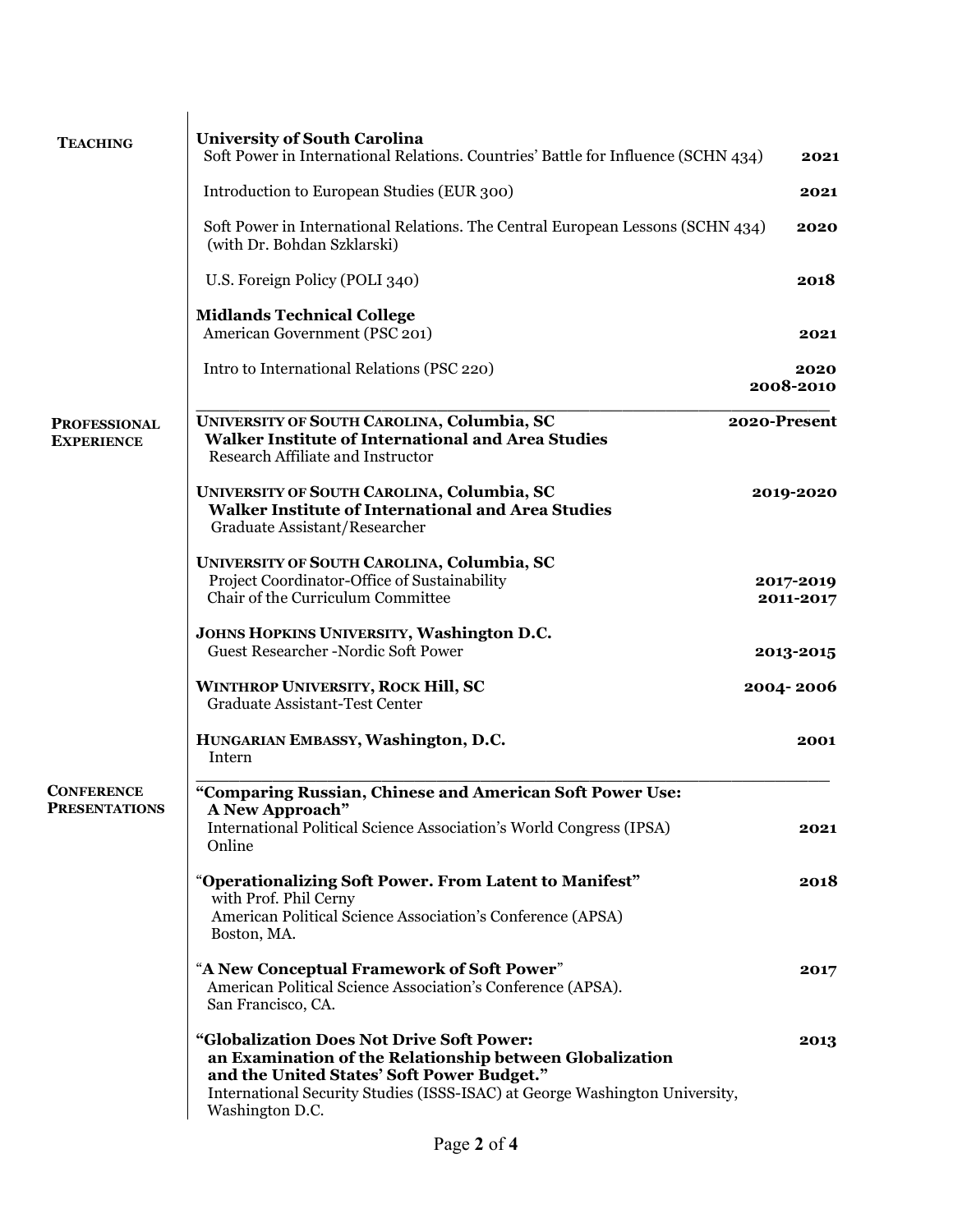| "What is Soft Power Capability and<br>How does it Impact Foreign Policy"<br>Midwest Political Science Conference (MPSA)<br>Chicago, IL                              | 2013 |
|---------------------------------------------------------------------------------------------------------------------------------------------------------------------|------|
| "What is Soft Power Capability and How does it Impact<br><b>Foreign Policy"</b>                                                                                     | 2013 |
| Institute for Cultural Diplomacy-Johns Hopkins University,<br>Washington D.C.                                                                                       |      |
| "Democratic Consolidation in Hungary and in Russia.<br>The Cultural Approach"<br>Southern Political Science Association (SPSA)<br>Orlando, FL                       | 2013 |
| "Democratic Consolidation in Hungary and in Russia.<br>The Cultural Approach" ISA-South<br>Atlanta, GA                                                              | 2012 |
| "Democratization in Hungary and in Russia.<br>The Cultural Approach".<br><b>South Carolina. Political Science Association Annual Meeting (SCPSA)</b><br>Clinton, SC | 2012 |
| "Changing Diplomacy Demands New Type of Diplomats"<br>Institute of Cultural Diplomacy (ICD),<br>Washington D.C                                                      | 2011 |
| "Cyber Diplomacy"<br>CYBR 390-Introduction to Cyber Intelligence (USC)                                                                                              | 2021 |
| "Political Changes after the Cold War in Hungary"<br>SCHC 233- The Polish Connection: European Politics - Eastern, Central and Western<br>Europe - Since 1945 (USC) | 2020 |
| "Hungary and Brexit"<br>SCHC 333-Proseminar in Political Science (USC)                                                                                              | 2019 |
| "What is Soft Power and How do Countries Compare in it?"<br>CSCE 727-Information Warfare (USC)                                                                      | 2014 |
| "Measuring Soft Power with the U.S. Budget"<br>Center for Transatlantic Relations/SAIS-Johns Hopkins University<br>Washington DC                                    | 2013 |
| "What is Soft Power and How do Countries Use it?"<br>CSCE 727-Information Warfare (USC)                                                                             | 2013 |
| International Relations, Diplomacy and Statecraft                                                                                                                   |      |
|                                                                                                                                                                     |      |

PEER REVIEWER

**GUEST SPEAKING INVITATIONS** 

**TRAVEL GRANTS**